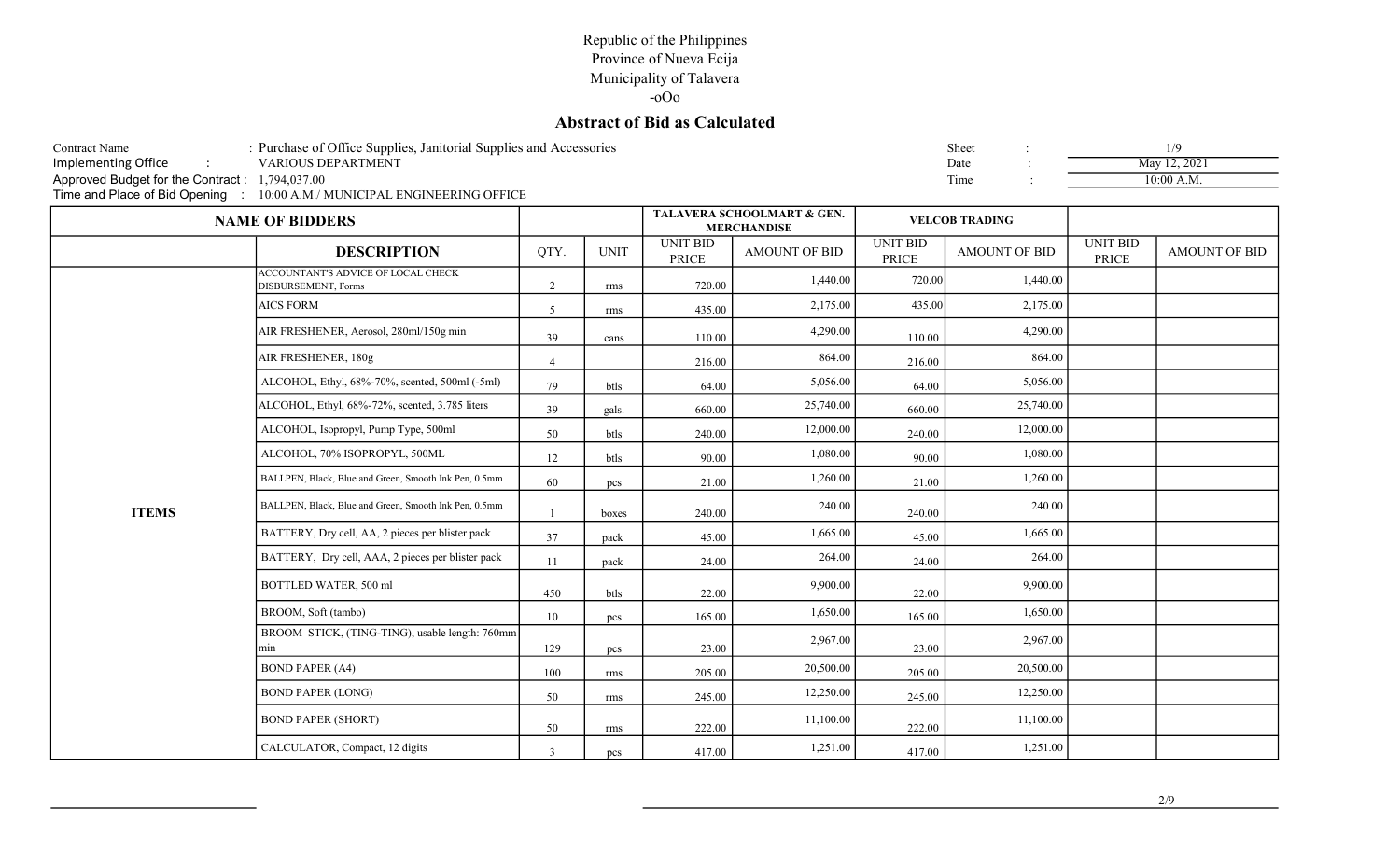|              | CALCULATOR, 14-16 Digits                             |                 | pcs     | 2,160.00 | 2,160.00  | 2,160.00 | 2,160.00  |  |
|--------------|------------------------------------------------------|-----------------|---------|----------|-----------|----------|-----------|--|
|              | CARBON FILM, LEGAL                                   | 9               | boxes   | 267.00   | 2,403.00  | 267.00   | 2,403.00  |  |
|              | CARBON FILM, SOLVENT, BLUE, SIZE 216mm X 330mm       | $7\phantom{.0}$ | boxes   | 1,220.00 | 8,540.00  | 1,220.00 | 8,540.00  |  |
|              | CLEANER, TOILET BOWL AND URINAL, 900ml-1000ml<br>гар | 40              | btls    | 51.00    | 2,040.00  | 51.00    | 2,040.00  |  |
|              | CLEANSER, SCOURING POWDER, 350g min./can             | $7\phantom{.0}$ | cans    | 29.00    | 203.00    | 29.00    | 203.00    |  |
|              | CLEARBOOK, 20 transparent pockets, for LEGAL size    | 3               | pcs     | 52.00    | 156.00    | 52.00    | 156.00    |  |
|              | CLIP, BACKFOLD, all metal, clamping: 19mm (-1mm)     | 73              | boxes   | 12.00    | 876.00    | 12.00    | 876.00    |  |
|              | CLIP, BACKFOLD, all metal, clamping: 25mm (-1mm)     | 56              | boxes   | 20.00    | 1,120.00  | 20.00    | 1,120.00  |  |
|              | CLIP, BACKFOLD, all metal, clamping: 32mm (-1mm)     | 62              | boxes   | 26.00    | 1,612.00  | 26.00    | 1,612.00  |  |
|              | CLIP, BACKFOLD, all metal, clamping: 50mm (-1mm)     | 50              | boxes   | 58.00    | 2,900.00  | 58.00    | 2,900.00  |  |
|              | COFFEE, COFFEE MIX, 3 IN 1, 11.7 GRAMS               | 1800            | packs   | 8.00     | 14,400.00 | 8.00     | 14,400.00 |  |
| <b>ITEMS</b> | COLUMNAR NOTEBOOK, 8-10 COLUMN                       | 5               | pads    | 44.00    | 220.00    | 44.00    | 220.00    |  |
|              | COLUMNAR NOTEBOOK, 24 COLUMN                         | 5               | pads    | 81.00    | 405.00    | 81.00    | 405.00    |  |
|              | COLUMNAR PAD, 24 COLUMN                              | $\overline{3}$  | pads    | 72.00    | 216.00    | 72.00    | 216.00    |  |
|              | CORRECTION TAPE, film base type, UL 6m min           | 143             | pcs     | 18.00    | 2,574.00  | 18.00    | 2,574.00  |  |
|              | CORRECTION TAPE, 5mm X 10m                           | $78\,$          | pcs     | 69.00    | 5,382.00  | 69.00    | 5,382.00  |  |
|              | Cupcake (10 pcs x 28 grams)                          | 555             | packs   | 165.00   | 91,575.00 | 165.00   | 91,575.00 |  |
|              | CUTTER BLADE, for heavy duty cutter                  | 16              | tubes   | 18.00    | 288.00    | 18.00    | 288.00    |  |
|              | CUTTER KNIFE, for general purpose                    | $\overline{3}$  | pcs     | 41.00    | 123.00    | 41.00    | 123.00    |  |
|              | DATA FILE BOX, made of chipboard, with closed ends   | $\,8\,$         | boxes   | 94.00    | 752.00    | 94.00    | 752.00    |  |
|              | DATA FOLDER, made with chipboard, taglia lock        | 47              | pcs     | 83.00    | 3,901.00  | 83.00    | 3,901.00  |  |
|              | DETERGENT BAR, 140 grams as packed                   | 31              | bars    | 12.00    | 372.00    | 12.00    | 372.00    |  |
|              | DETERGENT POWDER, all purpose, 1kg                   | 35              | pouches | 46.00    | 1,610.00  | 46.00    | 1,610.00  |  |
|              | DIPPER, PLASTIC                                      | 5               | pcs     | 54.00    | 270.00    | 54.00    | 270.00    |  |

| I DISHWASHING LIQUID,<br>190 ml x -<br>4 bottles | packs | 140.00 | .820.00 | 140.00 | .820.00 |  |
|--------------------------------------------------|-------|--------|---------|--------|---------|--|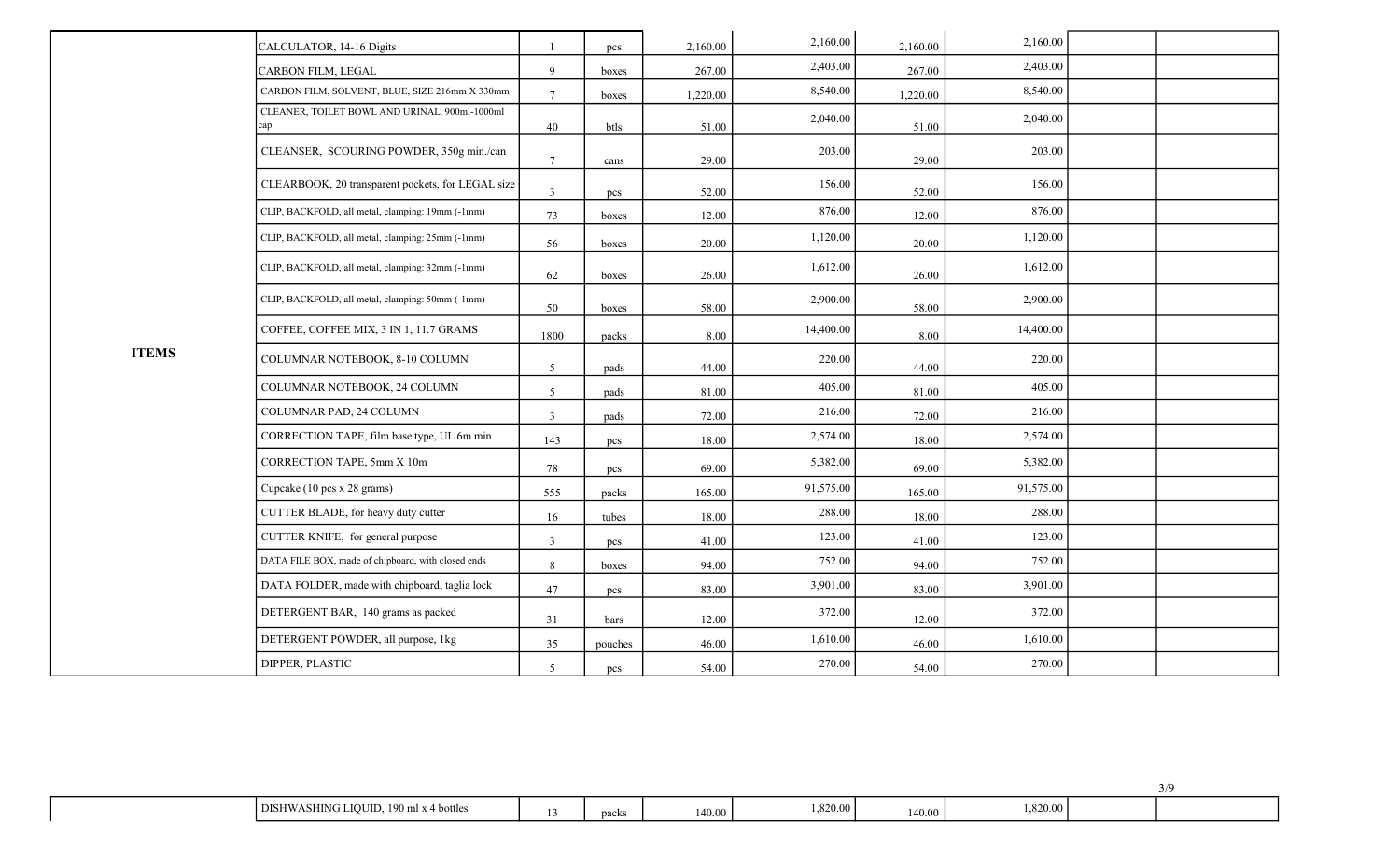| DISHWASHING LIQUID, 750 ml x 2 pack                            | 38             | packs | 237.00   | 9,006.00  | 237.00   | 9,006.00  |  |
|----------------------------------------------------------------|----------------|-------|----------|-----------|----------|-----------|--|
| DISINFECTANT MAT with Tray                                     | $\overline{1}$ | set   | 1,200.00 | 1,200.00  | 1,200.00 | 1,200.00  |  |
| DISINFECTANT SPRAY, aerosol type, 400-550 grams                | 11             | cans  | 155.00   | 1,705.00  | 155.00   | 1,705.00  |  |
| DISINFECTANT SOLUTION                                          | 15             | gals. | 3,350.00 | 50,250.00 | 3,350.00 | 50,250.00 |  |
| DOORMAT, RUBBER                                                | 30             | pcs   | 276.00   | 8,280.00  | 276.00   | 8,280.00  |  |
| DUST PAN, non-rigid plastic, w/ detachable handle              | 8              | pcs   | 30.00    | 240.00    | 30.00    | 240.00    |  |
| DVD REWRITABLE, speed: 4x min, 4.7GB capacity min              | 10             | pcs   | 33.00    | 330.00    | 33.00    | 330.00    |  |
| ENVELOPE, DOCUMENTARY, for A4 size document                    | $\overline{2}$ | boxes | 251.00   | 502.00    | 251.00   | 502.00    |  |
| ENVELOPE, DOCUMENTARY, for A4 size document                    | 19             | boxes | 809.00   | 15,371.00 | 809.00   | 15,371.00 |  |
| ENVELOPE, DOCUMENTARY, for legal size document                 | 21             | boxes | 885.00   | 18,585.00 | 885.00   | 18,585.00 |  |
| ENVELOPE, EXPANDING, KRAFTBOARD, for legal size<br>document    | 5              | boxes | 1,198.00 | 5,990.00  | 1,198.00 | 5,990.00  |  |
| ENVELOPE, EXPANDING PLASTIC, 0.50mm thickness min.             | 151            | boxes | 38.00    | 5,738.00  | 38.00    | 5,738.00  |  |
| ENVELOPE, MAILING, white, 70gsm (-5%)                          | 16             | boxes | 455.00   | 7,280.00  | 455.00   | 7,280.00  |  |
| ERASER, PLASTIC/RUBBER, for pencil draft/writing               | 8              | pcs   | 6.00     | 48.00     | 6.00     | 48.00     |  |
| EXTERNAL HARD DRIVE, 1TB, 2.5"HDD, USB 3.0                     | $\overline{1}$ | pcs   | 3,180.00 | 3,180.00  | 3,180.00 | 3,180.00  |  |
| FACE MASK, COTTON, WASHEBLE, EARLOOP, 5 pcs/box                | 50             | boxes | 120.00   | 6,000.00  | 120.00   | 6,000.00  |  |
| FACE MASK, KN95                                                | 60             | pcs   | 125.00   | 7,500.00  | 125.00   | 7,500.00  |  |
| FACE MASK, SURGICAL, 50 PIECES PER BOX                         | 154            | boxes | 500.00   | 77,000.00 | 500.00   | 77,000.00 |  |
| FACESHIELD, PLATIC FRAME                                       | 45             | pcs   | 120.00   | 5,400.00  | 120.00   | 5,400.00  |  |
| FASTENER, PLASTIC COATED, 70mm between prongs                  | 43             | boxes | 150.00   | 6,450.00  | 150.00   | 6,450.00  |  |
| FASTENER, RUST-FREE AND SHARP FREE, 7cm (HOLE<br>TO HOLE)X 5cm | 5              |       | 240.00   | 1,200.00  | 240.00   | 1,200.00  |  |
| FILE ORGANIZER, expanding, plastic, 12 pockets                 | 24             | pcs   | 105.00   | 2,520.00  | 105.00   | 2,520.00  |  |
| FLASH DRIVE, 16 GB capacity                                    | 18             | pcs   | 202.00   | 3,636.00  | 202.00   | 3,636.00  |  |
| FOLDER, LEGAL SIZE, Colored                                    | 380            | pcs   | 21.00    | 7,980.00  | 21.00    | 7,980.00  |  |
| FOLDER, L-TYPE, Plastic, for A4 size documents                 | 20             | packs | 207.00   | 4,140.00  | 207.00   | 4,140.00  |  |

ITEMS

| TYPE, Plastic, for legal size documents<br>FOLDER,   | packs   | 293.00 | 293.00 | 293.00 | 293.00 |  |
|------------------------------------------------------|---------|--------|--------|--------|--------|--|
| , FANCY, for A4 size documents<br>$'$ FOLDER, $_1$ . | bundles | 326.00 | 326.00 | 326.00 | 326.00 |  |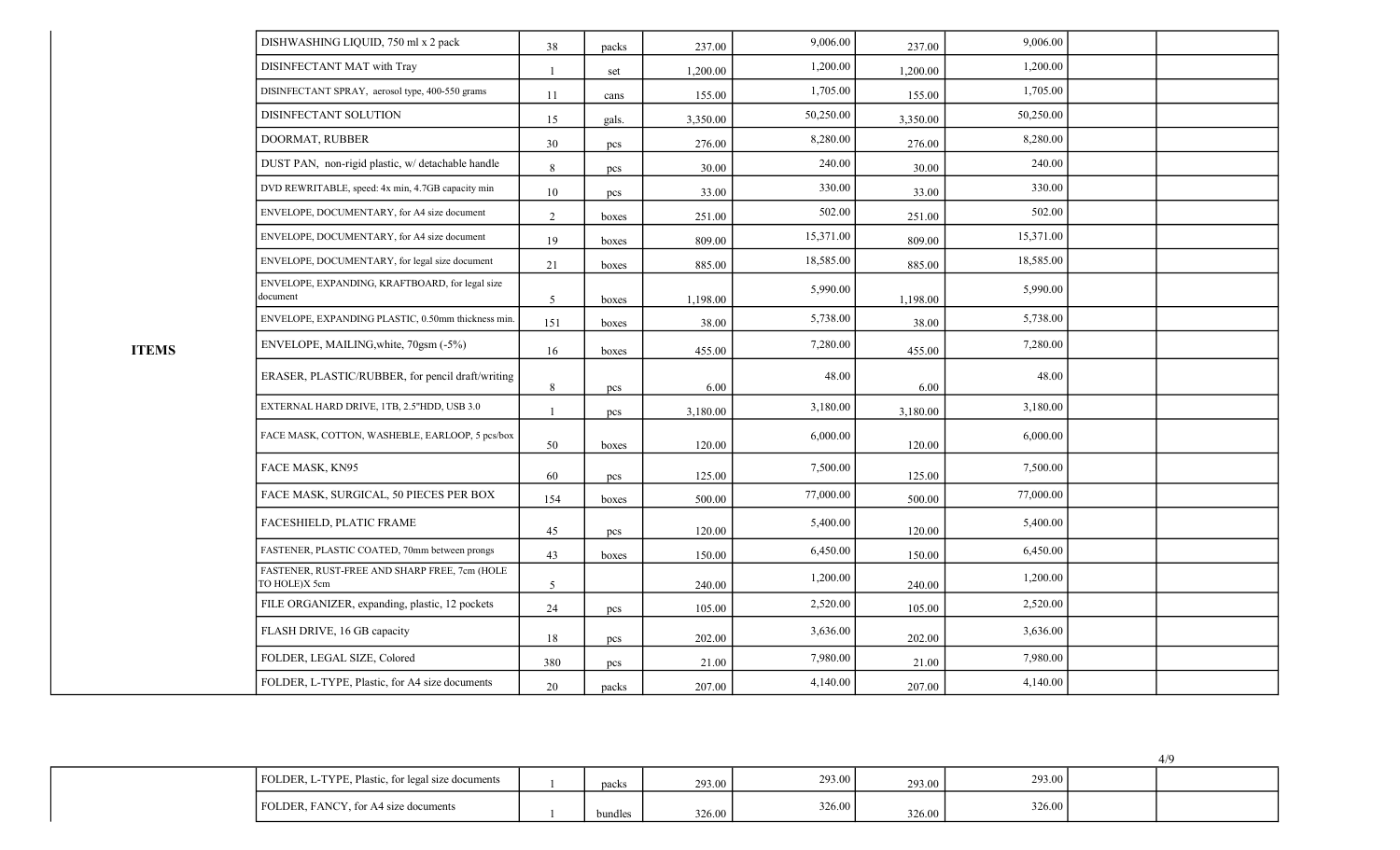| FOLDER, FANCY, for legal size documents            | 10             | bundles | 375.00   | 3,750.00  | 375.00   | 3,750.00  |  |
|----------------------------------------------------|----------------|---------|----------|-----------|----------|-----------|--|
| FOLDER, PRESSBOARD, size: 240mm x 370mm (-5mm)     | $\mathbf{1}$   | boxes   | 1,144.00 | 1,144.00  | 1,144.00 | 1,144.00  |  |
| FOLDER, TAGBOARD, for A4 size documents            | 15             | packs   | 336.00   | 5,040.00  | 336.00   | 5,040.00  |  |
| FOLDER, TAGBOARD, for legal size documents         | 52             | pascks  | 387.00   | 20,124.00 | 387.00   | 20,124.00 |  |
| FOLDER, EXPANDABLE, legal size                     | 60             | pcs     | 36.00    | 2,160.00  | 36.00    | 2,160.00  |  |
| FURNITURE CLEANER, aerosol type, 300ml min per can | 15             | cans    | 140.00   | 2,100.00  | 140.00   | 2,100.00  |  |
| <b>GENERAL LEDGER COVER</b>                        | $\overline{3}$ | sets    | 1,320.00 | 3,960.00  | 1,320.00 | 3,960.00  |  |
| <b>GENERAL LEDGER FORM</b>                         | 1000           | pcs     | 18.00    | 18,000.00 | 18.00    | 18,000.00 |  |
| GLASS CLEANER, 650ml                               | 2              | btls    | 312.00   | 624.00    | 312.00   | 624.00    |  |
| GLOVES, COTTON KNITTED, RUBERRIZED PALM            | 150            | pairs   | 60.00    | 9,000.00  | 60.00    | 9,000.00  |  |
| GLUE, all purpose, gross weight: 200 grams min     | 16             | jars    | 76.00    | 1,216.00  | 76.00    | 1,216.00  |  |
| GLUE STICK, ALL PURPOSE, 2 GRAMS                   |                | pcs     | 90.00    | 90.00     | 90.00    | 90.00     |  |
| GOGGLES, Safety and Protective Goggles, Silicon    | 40             | pcs     | 185.00   | 7,400.00  | 185.00   | 7,400.00  |  |
| <b>HAND SANITIZER</b>                              | 30             | btls    | 300.00   | 9,000.00  | 300.00   | 9,000.00  |  |
| INDEX TAB, self-adhesive, transparent              | $\overline{4}$ | boxes   | 69.00    | 276.00    | 69.00    | 276.00    |  |
| INK, EPSON (005S)                                  | 33             | cart    | 300.00   | 9,900.00  | 303.00   | 9,999.00  |  |
| INK CART, EPSON C13T664100 (T6641), Black          | 270            | cart    | 300.00   | 81,000.00 | 303.00   | 81,810.00 |  |
| INK CART, EPSON C13T664200 (T6642), Cyan           | 227            | cart    | 300.00   | 68,100.00 | 303.00   | 68,781.00 |  |
| INK CART, EPSON C13T664300 (T6643), Magenta        | 227            | cart    | 300.00   | 68,100.00 | 303.00   | 68,781.00 |  |
| INK CART, EPSON C13T664400 (T6644), Yellow         | 227            | cart    | 300.00   | 68,100.00 | 303.00   | 68,781.00 |  |
| INK CART, EPSON (003), Black                       | 29             | cart    | 300.00   | 8,700.00  | 303.00   | 8,787.00  |  |
| INK CART, EPSON (003), Cyan                        | 28             | cart    | 300.00   | 8,400.00  | 303.00   | 8,484.00  |  |
| INK CART, EPSON (003), Magenta                     | $28\,$         | cart    | 300.00   | 8,400.00  | 303.00   | 8,484.00  |  |
| INK CART, EPSON (003), Yellow                      | 28             | cart    | 300.00   | 8,400.00  | 303.00   | 8,484.00  |  |
| INK CART, BROTHER, LC3617, Black                   |                | cart    | 600.00   | 600.00    | 600.00   | 600.00    |  |

ITEMS

| INK CART, BROTHER, LC3617, Cyan    | cart | 600.00 | 600.00 | 600.00 | 600.00 |  |
|------------------------------------|------|--------|--------|--------|--------|--|
| INK CART, BROTHER, LC3617, Magenta | cart | 600.00 | 600.00 | 600.00 | 600.00 |  |
| INK CART, BROTHER, LC3617, Yellow  | cart | 600.00 | 600.00 | 600.00 | 600.00 |  |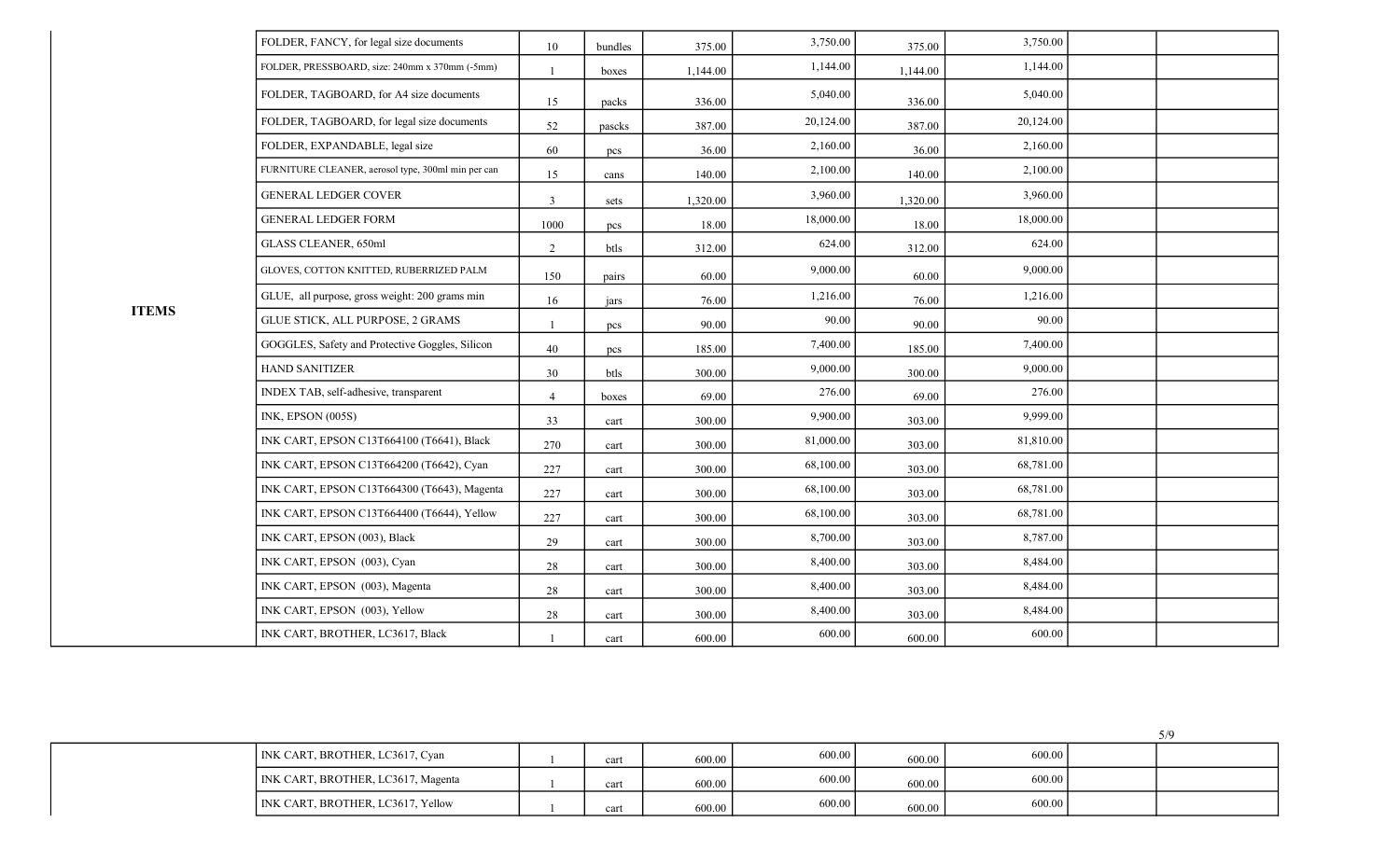|              | INSECTICIDE, Aerosol type, net content: 600ml min | $\overline{5}$ | can   | 168.00   | 840.00    | 168.00   | 840.00    |  |
|--------------|---------------------------------------------------|----------------|-------|----------|-----------|----------|-----------|--|
|              | JOURNAL ENTRY FORM                                | $\mathbf{1}$   | rms   | 720.00   | 720.00    | 720.00   | 720.00    |  |
|              | LED LINEAR TUBE, 18 watts FRO Series              | 15             | pcs   | 245.00   | 3,675.00  | 245.00   | 3,675.00  |  |
|              | LIGHT BULB, LED, 6 watts 1 pc in individual box   | 25             | pcs   | 100.00   | 2,500.00  | 100.00   | 2,500.00  |  |
|              | MAGAZINE FILE BOX, LARGE size, made of chipboard  | 5              | pcs   | 51.00    | 255.00    | 51.00    | 255.00    |  |
|              | MARKER, FLUORESCENT, 3 assorted colors per set    | 23             | sets  | 57.00    | 1,311.00  | 57.00    | 1,311.00  |  |
|              | MARKER, whiteboard, black, felt tip, bullet type  | 5              | pcs   | 17.00    | 85.00     | 17.00    | 85.00     |  |
|              | MARKER, PERMANENT, bullet type, black             | 42             | pcs   | 11.00    | 462.00    | 11.00    | 462.00    |  |
|              | MARKER, PERMANENT, bullet type, blue              | 24             | pcs   | 11.00    | 264.00    | 11.00    | 264.00    |  |
|              | MARKER, PERMANENT, bullet type, red               | 26             | pcs   | 11.00    | 286.00    | 11.00    | 286.00    |  |
|              | MF #102 Certificate Live of Birth                 | 85             | pads  | 350.00   | 29,750.00 | 350.00   | 29,750.00 |  |
| <b>ITEMS</b> | MF #97 Marriage Certificate                       | 30             | pads  | 350.00   | 10,500.00 | 350.00   | 10,500.00 |  |
|              | MF #90 Application for Marriage License           | 20             | pads  | 350.00   | 7,000.00  | 350.00   | 7,000.00  |  |
|              | MF #103 Certificate of Death                      | 30             | pads  | 350.00   | 10,500.00 | 350.00   | 10,500.00 |  |
|              | MOP BUCKET, heavy duty, hard plastic              |                | pcs   | 2,745.00 | 2,745.00  | 2,745.00 | 2,745.00  |  |
|              | MOPHANDLE, heavy duty, aluminum, screw type       | 2              | pcs   | 175.00   | 350.00    | 175.00   | 350.00    |  |
|              | MOPHEAD, made of rayon, weight: 400 grams min     | $\overline{3}$ | pcs   | 149.00   | 447.00    | 149.00   | 447.00    |  |
|              | MOUSE, OPTICAL                                    | 15             | pcs   | 135.00   | 2,025.00  | 135.00   | 2,025.00  |  |
|              | MULTI PURPOSE CLEANSER                            | 45             | gals. | 770.00   | 34,650.00 | 770.00   | 34,650.00 |  |
|              | NON-CONTACT INFRARED THERMOMETER                  |                | pc    | 6,950.00 | 6,950.00  | 6,950.00 | 6,950.00  |  |
|              | NOTEBOOK, 50 Leaves                               | 173            | pcs   | 20.00    | 3,460.00  | 20.00    | 3,460.00  |  |
|              | NOTEBOOK, STENOGRAPHER, spiral, 40 leaves         | 41             | pcs   | 16.00    | 656.00    | 16.00    | 656.00    |  |
|              | NOTE PAD, Stick on, 50mm x 76mm (2" x 3") min     | 23             | pads  | 46.00    | 1,058.00  | 46.00    | 1,058.00  |  |
|              | NOTE PAD, Stick on, 76mm x 76mm (3" x 3") min     | 25             | pads  | 58.00    | 1,450.00  | 58.00    | 1,450.00  |  |
|              | NOTE PAD, Stick on, 76mm x 100mm (3" x 4") min    | 11             | pads  | 72.00    | 792.00    | 72.00    | 792.00    |  |

| PAIL BUCKET, 16 LITERS, PLASTIC, with metal handle |    | pcs | 250.00   | 500.00    | 250.00       | 500.00    |  |
|----------------------------------------------------|----|-----|----------|-----------|--------------|-----------|--|
| $PAPER$ , 100gsm, Size : 8.5"x28"                  |    | rms | 3,000.00 | 9,000.00  | $3,000.00$ 1 | 9,000.00  |  |
| PAPER, A3, 297 x 420mm (11.7" x 16.5"), 80 gsm     | 10 | rms | 610.00   | 6.100.00  | 610.00       | 6,100.00  |  |
| PAPER, LEGAL, 8.5" X 14", SUB. 20, 70 GSM          | 46 | rms | 245.00   | 11,270.00 | 245.00       | 11,270.00 |  |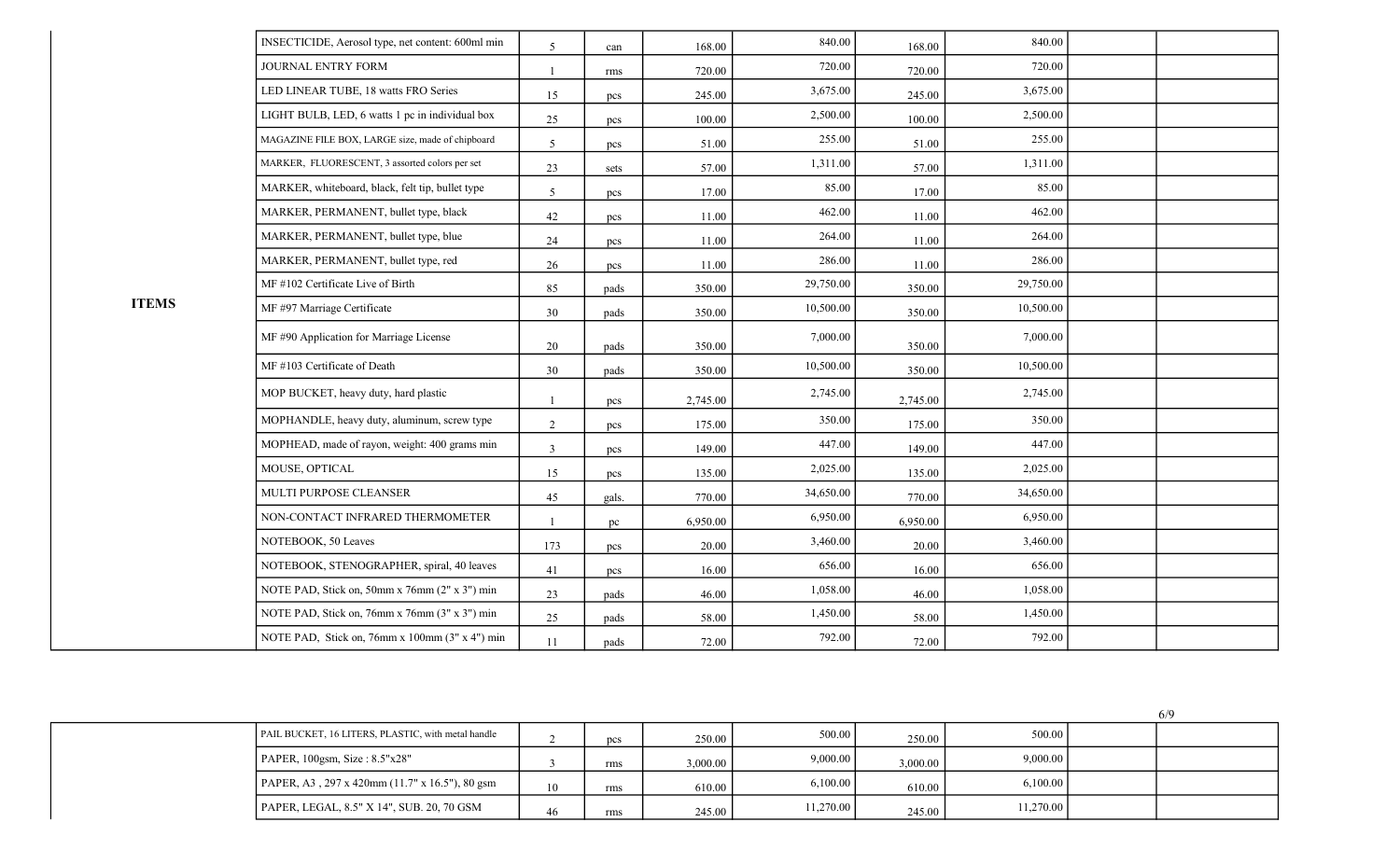| PAPER, LETTER, 216 x 279mm (8.5" X 11"), SUB. 20, 70<br>GSM                       | 78   | rms   | 222.00 | 17,316.00 | 222.00 | 17,316.00 |  |
|-----------------------------------------------------------------------------------|------|-------|--------|-----------|--------|-----------|--|
| PAPER, LETTER, 216 x 279mm (8.5" X 11"), 80 GSM                                   | 19   | rms   | 340.00 | 6,460.00  | 340.00 | 6,460.00  |  |
| PAPER, MULTICOPY, 80gsm, size: 210mm x 297mm<br>(A4: 8.3x11.7")                   | 58   | rms   | 205.00 | 11,890.00 | 205.00 | 11,890.00 |  |
| PAPER, MULTICOPY, 80gsm, size: 216mm x 330mm<br>Oficio: 8.5x13")                  | 155  | rms   | 215.00 | 33,325.00 | 215.00 | 33,325.00 |  |
| PAPER, MULTICOPY, 70gsm, size: 216mm x 297mm                                      | 29   | rms   | 285.00 | 8,265.00  | 285.00 | 8,265.00  |  |
| PAPER, MULTICOPY, 70gsm, size: 216mm x 330mm                                      | 18   | rms   | 340.00 | 6,120.00  | 340.00 | 6,120.00  |  |
| PAPER, Multi-Purpose (COPY) A4, 70 gsm<br>(8.3x11.7")                             | 188  | rms   | 160.00 | 30,080.00 | 160.00 | 30,080.00 |  |
| PAPER, Multi-Purpose (COPY) Government Legal, 70 gsm<br>$(8 \ X \ 13")$           | 243  | rms   | 165.00 | 40,095.00 | 165.00 | 40,095.00 |  |
| PAPER, PAYROLL, 8.5" X 28", SUB. 20, 70 GSM                                       | 8    | rms   | 720.00 | 5,760.00  | 720.00 | 5,760.00  |  |
| PAPER, SPECIAL, A4,100GSM                                                         | 45   | packs | 48.00  | 2,160.00  | 48.00  | 2,160.00  |  |
| PAPER, YELLOW PAD                                                                 | 119  | pads  | 26.00  | 3,094.00  | 26.00  | 3,094.00  |  |
| PAPER CLIP, Vinyl/plastic coat, length: 32mm min                                  | 54   | boxes | 10.00  | 540.00    | 10.00  | 540.00    |  |
| PAPER CLIP, Vinyl/plastic coat, length: 48mm min                                  | 76   | boxes | 22.00  | 1,672.00  | 22.00  | 1,672.00  |  |
| PAPER CUP, 8 Oz                                                                   | 90   | packs | 27.00  | 2,430.00  | 27.00  | 2,430.00  |  |
| PEN, BALLPEN, BLACK, BLUE & GREEN, SMOOTH INK<br>PEN, 0.5mm                       | 23   | boxes | 590.00 | 13,570.00 | 590.00 | 13,570.00 |  |
| PEN, BALLPOINT, 0.5mm, RETRACTABLE                                                | 513  | pcs   | 25.00  | 12,825.00 | 25.00  | 12,825.00 |  |
| PEN, INK GEL, with cap, 0.5mm, Black, Blue & Red                                  | 1675 | pcs   | 20.00  | 33,500.00 | 20.00  | 33,500.00 |  |
| PENCIL, Lead, soft non smudge eraser, wood cased,<br>hardness: HB (#2), 12pcs/box | 68   | boxes | 105.00 | 7,140.00  | 105.00 | 7,140.00  |  |
| PINEAPPLE JUICE IN CAN, 240 ml                                                    | 443  | cans  | 36.00  | 15,948.00 | 36.00  | 15,948.00 |  |
| PENCIL SHARPENER, Manual, single cutter head                                      | 10   | pcs   | 244.00 | 2,440.00  | 244.00 | 2,440.00  |  |

ITEMS

|                                           |     |        |           |        |           | 7/9 |
|-------------------------------------------|-----|--------|-----------|--------|-----------|-----|
| POINTING DEVICE, Computer Mouse, USB Type | pcs | 420.00 | 420.00    | 420.00 | 420.00    |     |
| <b>PPE LEDGER CARD</b>                    | rms | 720.00 | 1,440.00  | 720.00 | 1,440.00  |     |
| <b>PRINTED FORMS BACK TO BACK</b>         | rms | 850.00 | 11,900.00 | 850.00 | 11,900.00 |     |
| <b>PRINTED FORMS LONG</b>                 | rms | 600.00 | 10,800.00 | 600.00 | 10,800.00 |     |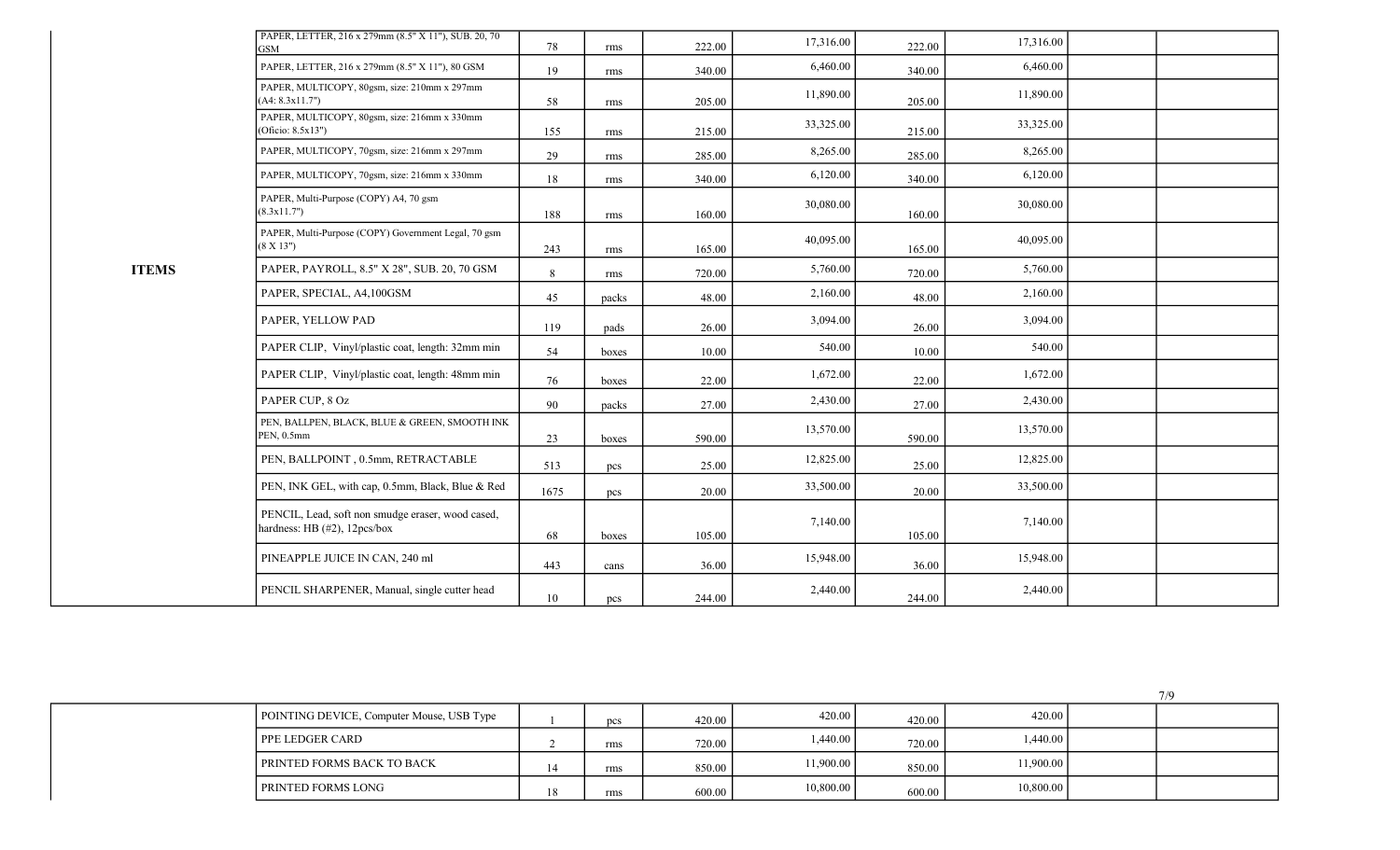|              | Printed Forms (Building Permit, Electrical Permit,<br>Sanitary, Mechanical, Occupancy, etc) 20 sets each. |                | lot         | 70,000.00 | 70,000.00  | 70,000.00 | 70,000.00  |  |
|--------------|-----------------------------------------------------------------------------------------------------------|----------------|-------------|-----------|------------|-----------|------------|--|
|              | PRINTER TONER, BROTHER                                                                                    | 35             | tubes       | 3,500.00  | 122,500.00 | 3,500.00  | 122,500.00 |  |
|              | PRINTER TONER, BROTHER, TN-116                                                                            |                | tubes       | 3,400.00  | 3,400.00   | 3,400.00  | 3,400.00   |  |
|              | PRINTER TONER, Kyoccera, TK-1175                                                                          |                | tubes       | 8,100.00  | 8,100.00   | 8,100.00  | 8,100.00   |  |
|              | PRINTER TONER, Kyoccera, 4109                                                                             | $\overline{7}$ | tubes       | 8,760.00  | 61,320.00  | 8,760.00  | 61,320.00  |  |
|              | PRINTER TONER, Kyocera, M2540                                                                             |                | tubes       | 8,100.00  | 8,100.00   | 8,100.00  | 8,100.00   |  |
|              | PRINTING & BINDING OF ANNUAL BUDGET                                                                       | 10             | set         | 500.00    | 5,000.00   | 500.00    | 5,000.00   |  |
|              | PUNCHER, Paper, heavy duty, with two hole guide                                                           | $\overline{3}$ | pcs         | 159.00    | 477.00     | 159.00    | 477.00     |  |
| <b>ITEMS</b> | RAGS, All cotton, 32 pieces per kilogram min                                                              | 16             | bundles     | 65.00     | 1,040.00   | 65.00     | 1,040.00   |  |
|              | RAINCOAT, Rain Jacket and pants, size: XL                                                                 | 40             | sets        | 645.00    | 25,800.00  | 645.00    | 25,800.00  |  |
|              | RECORD BOOK, 300 PAGES, size: 214mm x 278mm min                                                           | 22             | books       | 86.00     | 1,892.00   | 86.00     | 1,892.00   |  |
|              | RECORD BOOK, 500 PAGES, size: 214mm x 278mm min                                                           | 39             | books       | 123.00    | 4,797.00   | 123.00    | 4,797.00   |  |
|              | Registry Book of Birth                                                                                    | $\overline{4}$ | pcs         | 650.00    | 2,600.00   | 650.00    | 2,600.00   |  |
|              | Registry Book of Death                                                                                    | $\overline{4}$ | pcs         | 650.00    | 2,600.00   | 650.00    | 2,600.00   |  |
|              | Registry Book of Marriage                                                                                 | $\overline{4}$ | pcs         | 650.00    | 2,600.00   | 650.00    | 2,600.00   |  |
|              | Registry Book of Application of Marriage                                                                  | $\sqrt{2}$     | pcs         | 670.00    | 1,340.00   | 670.00    | 1,340.00   |  |
|              | Registry Book of Founding                                                                                 |                | pc.         | 740.00    | 740.00     | 740.00    | 740.00     |  |
|              | Registry Book of Legal Instrument                                                                         |                | pc.         | 740.00    | 740.00     | 740.00    | 740.00     |  |
|              | REPORT OF COLLECTION AND DEPOSITS                                                                         | 24             | rms         | 600.00    | 14,400.00  | 600.00    | 14,400.00  |  |
|              | RIBBON CART, EPSON C13S015516 (#8750), Black                                                              | 23             | cart        | 94.00     | 2,162.00   | 94.00     | 2,162.00   |  |
|              | <b>RPTAR</b>                                                                                              | 300            | <b>REAM</b> | 10.00     | 3,000.00   | 10.00     | 3,000.00   |  |

|  | RUBBER BAND, 70mm min lay flat length (#18)  |    | rms   | 132.00 | 528.00    | 132.00 | 528.00    |  |
|--|----------------------------------------------|----|-------|--------|-----------|--------|-----------|--|
|  | <b>RUBBER BOOTS</b>                          | 40 | pairs | 600.00 | 24,000.00 | 600.00 | 24,000.00 |  |
|  | RULER, Plastic, 450mm (18"), width: 38mm min | 18 | pcs   | 22.00  | 396.00    | 22.00  | 396.00    |  |
|  | RULER, Stailess, Width: 30mm                 |    | pcs   | 144.00 | 576.00    | 144.00 | 576.00    |  |
|  | RULER, Stailess, Width: 60mm                 |    | pcs   | 264.00 | 528.00    | 264.00 | 528.00    |  |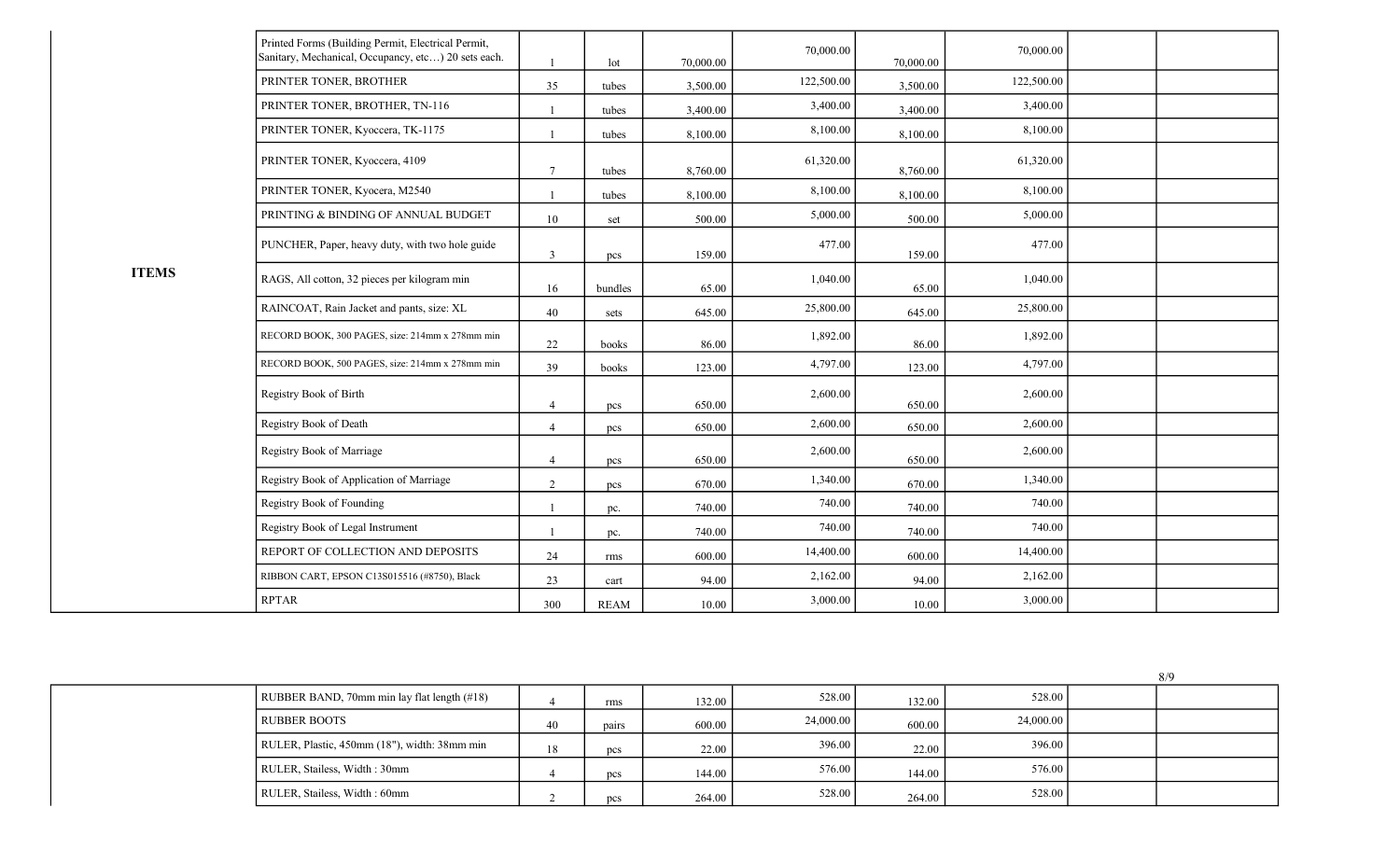|              | SCISSOR, HEAVY DUTY, SOFT HANDLE, 16cm                              | 2               | pcs   | 370.00   | 740.00   | 370.00   | 740.00   |  |
|--------------|---------------------------------------------------------------------|-----------------|-------|----------|----------|----------|----------|--|
|              | SCISSORS, Symmetrical, blade length: 65mm min                       | $7\phantom{.0}$ | pairs | 130.00   | 910.00   | 130.00   | 910.00   |  |
|              | SCOURING PAD, Made of synthetic nylon, 140 x<br>$220$ mm            | 32              | packs | 130.00   | 4,160.00 | 130.00   | 4,160.00 |  |
|              | SIGN PEN, BLACK, liquid/gel ink, 0.5mm needle tip                   | 221             | pcs   | 42.00    | 9,282.00 | 42.00    | 9,282.00 |  |
|              | SIGN PEN, BLUE, liquid/gel ink, 0.5mm needle tip                    | 19              | pcs   | 42.00    | 798.00   | 42.00    | 798.00   |  |
|              | SIGN PEN, RED, liquid/gel ink, 0.5mm needle tip                     | 10              | pcs   | 42.00    | 420.00   | 42.00    | 420.00   |  |
|              | SIGN PEN, GREEN, liquid/gel ink, 0.5mm needle tip                   | 6               | pcs   | 60.00    | 360.00   | 60.00    | 360.00   |  |
| <b>ITEMS</b> | SOAP, ANTIBACTERIAL, 120g                                           | 90              | pcs   | 50.00    | 4,500.00 | 50.00    | 4,500.00 |  |
|              | STAMP PAD INK, purple or violet                                     | 25              | btls  | 46.00    | 1,150.00 | 46.00    | 1,150.00 |  |
|              | STAMP PAD, FELT, bed dimension: 60mm x 100mm min                    | 12              | pcs   | 51.00    | 612.00   | 51.00    | 612.00   |  |
|              | STAPLER, STANDARD TYPE, load cap: 200 staples<br>min                | 22              | pcs   | 213.00   | 4,686.00 | 213.00   | 4,686.00 |  |
|              | STAPLE REMOVER, PLIER-TYPE                                          | $10\,$          | pcs   | 30.00    | 300.00   | 30.00    | 300.00   |  |
|              | STAPLE WIRE, for heavy duty staplers, (23/13)                       | 11              | boxes | 24.00    | 264.00   | 24.00    | 264.00   |  |
|              | STAPLE WIRE, STANDARD, (26/6)                                       | 47              | boxes | 28.00    | 1,316.00 | 28.00    | 1,316.00 |  |
|              | STAPLE WIRE, STANDARD, (26/6), LEG LENGTH: 6mm<br>(1/4"),5000 PIECE | 20              | boxes | 72.00    | 1,440.00 | 72.00    | 1,440.00 |  |
|              | STAPLE WIRE, 23/13, 1000 PCS                                        | 20              | boxes | 140.00   | 2,800.00 | 140.00   | 2,800.00 |  |
|              | STERILE GLOVES                                                      | 3               | boxes | 1,500.00 | 4,500.00 | 1,500.00 | 4,500.00 |  |
|              | STICKER PAPER, A4 SIZE, MATTE, 10 Sheets                            | $\overline{3}$  | packs | 48.00    | 144.00   | 48.00    | 144.00   |  |
|              | STICKER PAPER, A4 SIZE                                              | 61              | packs | 78.00    | 4,758.00 | 78.00    | 4,758.00 |  |

|                                                 |    |              |        |          |        |          | <i>,,,</i> |
|-------------------------------------------------|----|--------------|--------|----------|--------|----------|------------|
| TAPE, MASKING, width: $48mm (\pm 1mm)$          | 30 | rolls        | 129.00 | 3,870.00 | 129.00 | 3,870.00 |            |
| $TAPE$ , PACKAGING, width: 48mm $(\pm 1$ mm)    |    | rolls        | 24.00  | 24.00    | 24.00  | 24.00    |            |
| $Tape$ , TRANSPARENT, width: 24mm ( $\pm 1$ mm) | 29 | rolls        | 14.00  | 406.00   | 14.00  | 406.00   |            |
| $Tape$ , TRANSPARENT, width: 48mm ( $\pm 1$ mm) | 43 | rolls        | 24.00  | 1,032.00 | 24.00  | 1,032.00 |            |
| TAPE DISPENSER, TABLE TOP, for 24mm width tape  |    | $_{\rm pcs}$ | 78.00  | 78.00    | 78.00  | 78.00    |            |